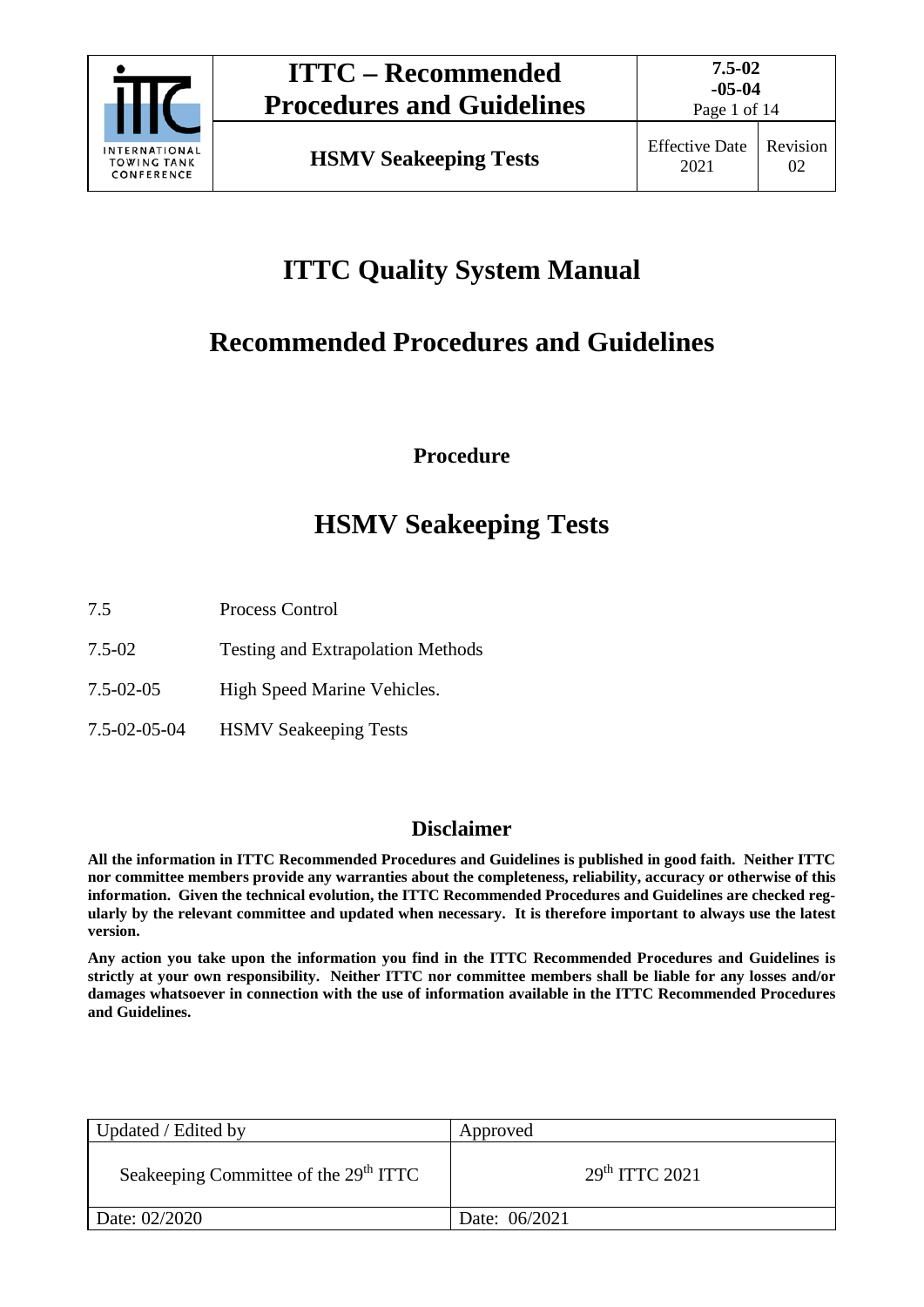

# **ITTC – Recommended Procedures and Guidelines**

Page 2 of 14

02

**HSMV Seakeeping Tests** Effective Date

# **Table of Contents**

| 1.  |       | <b>PURPOSE OF PROCEDURE3</b>              |
|-----|-------|-------------------------------------------|
| 2.  |       | <b>TEST TECHNIQUES AND</b>                |
| 2.1 |       |                                           |
|     |       |                                           |
|     | 2.2.1 | Seakeeping Investigations3                |
|     | 2.2.2 | Model Selection and Construction4         |
|     |       | 2.2.2.1 Special Topics Related to Air     |
|     |       | Cushion Supported Vehicles4               |
|     | 2.2.3 | Ride Control Systems5                     |
|     | 2.2.4 |                                           |
|     |       | 2.2.4.1 Special Topics Related to Planing |
|     |       |                                           |
|     | 2.2.5 |                                           |
|     | 2.2.6 |                                           |
|     | 2.2.7 | Quantities Measured During Tests.         |

|     | 2.2.8      | Instrumentation Used in Wave               |  |
|-----|------------|--------------------------------------------|--|
|     |            |                                            |  |
|     |            | 2.2.9 Test Wave Environment10              |  |
|     |            | 2.2.9.1 Tests in Regular Waves11           |  |
|     |            |                                            |  |
|     |            | 2.2.10 Data Sampling Rate11                |  |
|     |            | 2.2.11 Data Collection 11                  |  |
| 3.  |            |                                            |  |
|     | <b>3.1</b> | <b>Parameters to be Taken into Account</b> |  |
|     |            |                                            |  |
|     | 3.2        | <b>Recommendations of ITTC for</b>         |  |
|     |            |                                            |  |
| 4.  |            |                                            |  |
| 4.1 |            | Uncertainty Analysis  12                   |  |
|     |            |                                            |  |
|     | 4.2        | <b>Benchmark Tests  12</b>                 |  |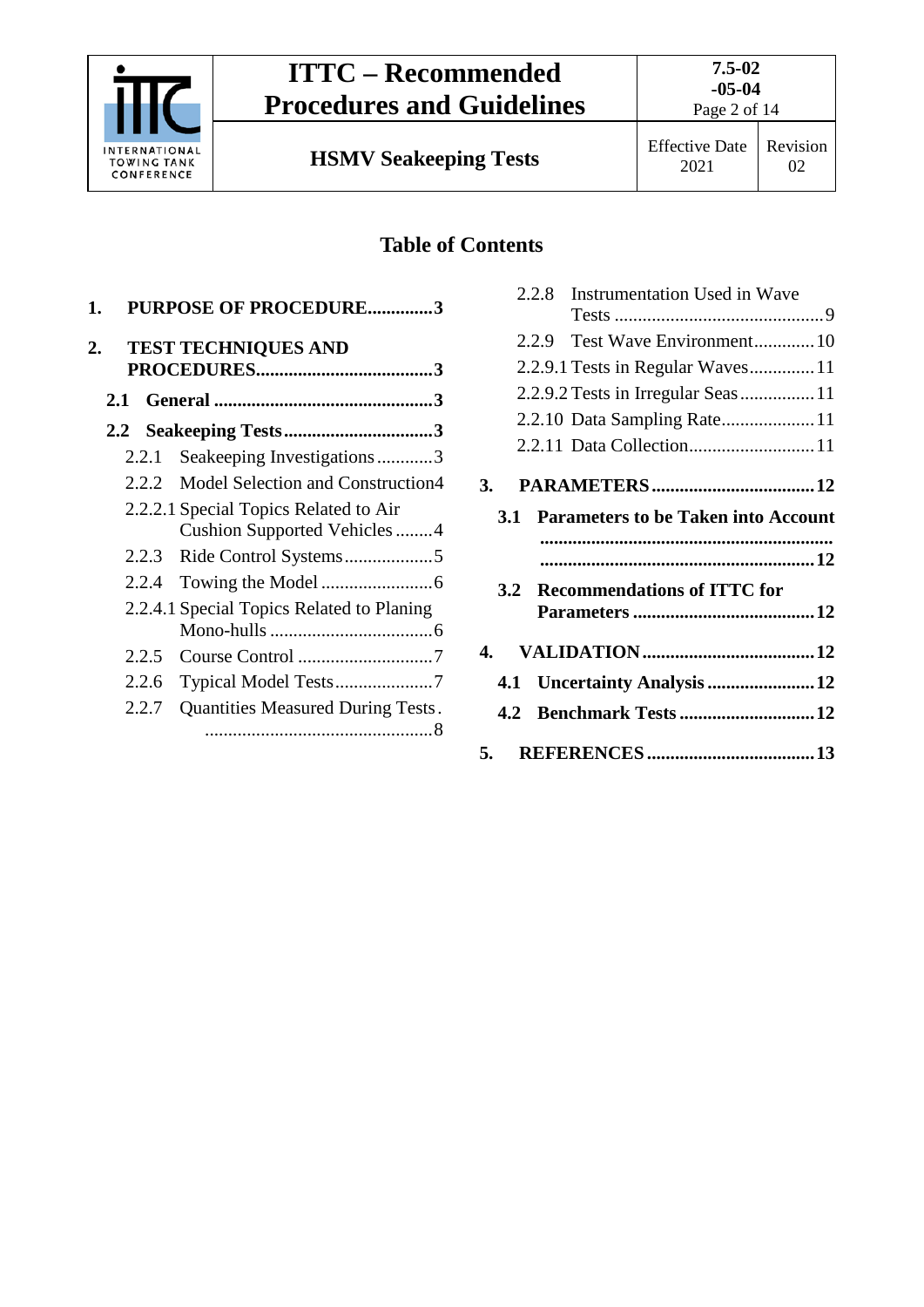

# **ITTC – Recommended Procedures and Guidelines**

Page 3 of 14

**HSMV Seakeeping Tests** Effective Date

# **Seakeeping Tests**

# <span id="page-2-0"></span>**1. PURPOSE OF PROCEDURE**

Seakeeping tests are conducted on HSMV models to estimate the motions, accelerations and loads that full-scale craft will experience. At high speeds, many of these vehicles are supported by dynamic lift and many are exposed to extremely dynamic forces. These issues present new challenges for making seakeeping measurements in the towing tank and new test procedures are constantly being developed to address them; especially for HSMV like hybrids.

The weights of these hybrid ships are sustained by the combination of the lift force by displacement, hydrofoil and air-cushion. The interaction of these sustain forces should be considered and predicted more precisely. In this sense, similarity between model and real ship of aircushion, flexible skirts, hydrofoils and appendages will be the important part in case of hybrid type HSMV.

The main aim of this procedure is to clarify the similarity relationship between model and real ship including hybrid types, and provide useful information at primary design stage.

## <span id="page-2-1"></span>**2. TEST TECHNIQUES AND PROCE-DURES**

## <span id="page-2-2"></span>**2.1 General**

The ITTC recommended procedures peculiar to high-speed craft are given as separate procedures for each test type. The procedures are:

Resistance (Procedure 7.5-02-05-01) Propulsion (Procedure 7.5-02-05-02)

Seakeeping (Procedure 7.5-02-05-04) Manoeuvring (Procedure 7.5-02-05-05) Structural Loads (Procedure 7.5-02-05-06) Dynamic Instability (Procedure 7.5-05-02-07)

Issues of importance for different types of high speed craft are covered in separate sections in each procedure when needed.

### <span id="page-2-4"></span><span id="page-2-3"></span>**2.2 Seakeeping Tests**

### 2.2.1 Seakeeping Investigations

Seakeeping aspects of HSMVs are of particular interest since the accelerations are in general high. High accelerations limit the operability from the point of view of passengers and/or the crew and often also for the cargo. High accelerations and impact events, such as slamming, can have a large effect on the loads and the fatigue life of the construction.

One of the main differences between the seakeeping behaviour of HSMVs and conventional ships is the non-linear relationship between the local wave elevation and the motions and accelerations of the craft. Also, time histories of motions and accelerations usually have complex characteristics such as sharp peaks or flat troughs that make them unsuitable for linear analysis methods. The degree of non-linearity increases with the speed of the craft. Since semiplaning mono-hulls operate at lower speeds, they typically have less complex responses.

When Froude numbers based on length exceed approximately 1.0, the degree of non-linearity is considered significant and procedures in-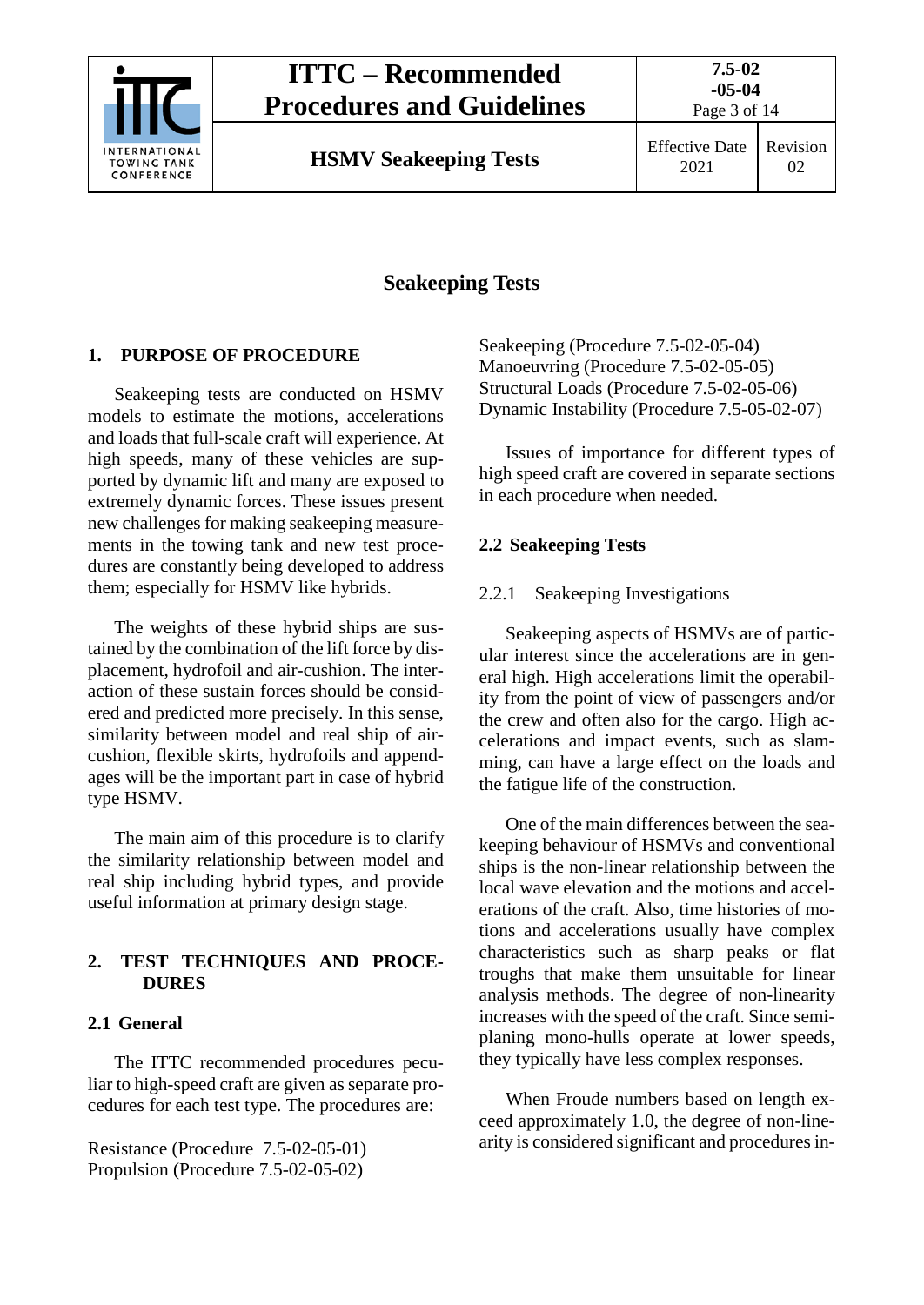

volving linear superposition are no longer considered acceptable for analysis of the measurements (see for example Fridsma, 1971). While response amplitude operators (RAOs) obtained from model tests in regular waves may provide interesting information on the response of the hull to different exciting frequencies, regular wave tests are not recommended for predicting the response of a planing hull in random waves.

Suggested guidelines for conducting tests in random waves and analysing the measured data are presented in this procedure. It is recommended that results are presented and analysed on a statistical basis, as may be seen for example, in Fridsma (1971) and Zarnick & Turner (1981), or more recently Schleicher (2006) and Taunton et al. (2011).

#### <span id="page-3-0"></span>2.2.2 Model Selection and Construction

There is no minimum requirement for the model size used for seakeeping tests based on Reynolds numbers as there is for resistance tests. It is generally accepted that viscous effects play a minor role for seakeeping studies, although such effects do play an important role for roll damping and forces on stabilising fins or rudders.

The actual dimensions of the model are usually governed by the constraints of the experimental facility. The maximum speed of the towing carriage and the wave maker capabilities are driving factors for a small model, the required displacement to carry the constructional weight, measurement equipment, and propulsion unit(s) give a lower limit.

When small models are built without careful attention to weight distribution, the inertia of model may be too high to simulate the inertia of the prototype. Therefore, model construction should be light and stiff. Due to this, glass fibre or carbon reinforced plastics (GRP and CRP)

are now in common use for model construction. Wood is still in use at some facilities, plywood being the preferred choice for hard chine models and a model built from strips on frames for round bilge hull forms. Good experience is also obtained with foam with a layer of fibre (glass or carbon) to bring the structural stiffness up to the required level. No matter the model construction method, the tolerances on model dimensions and shape should be known and regularly checked.

Hull stiffness is an especially important characteristic of the model if the intent is to measure "rigid body accelerations". Tradeoffs must be made between reducing model weight and increasing model stiffness. Hull thickness for resin/fibre composite models varies considerably depending on fibre characteristics, fibre orientation and internal hull structure.

If accelerometers are installed in the model, care should be taken to mount them on stiff mounting locations, for instance on frames or other cross members. The natural frequency of the hull/accelerometer foundation can be investigated by tapping the hull in that area and recording the response of the accelerometer. The results of these natural frequency checks should be presented with the test data.

#### <span id="page-3-1"></span>2.2.2.1 Special Topics Related to Air Cushion Supported Vehicles

#### *Fans Systems for Air Cushion Supported Vehicles:*

Because air cushion supported vehicles are in general very light, it can be a problem to install fans on a model of such a vehicle. Instead fans can be installed on the carriage leading the pressurised air through hoses to the model. Such a set-up has been used at MARIN to measure the wave forces on a captive model of a SES. Using such a set-up, hysteresis loops were measured in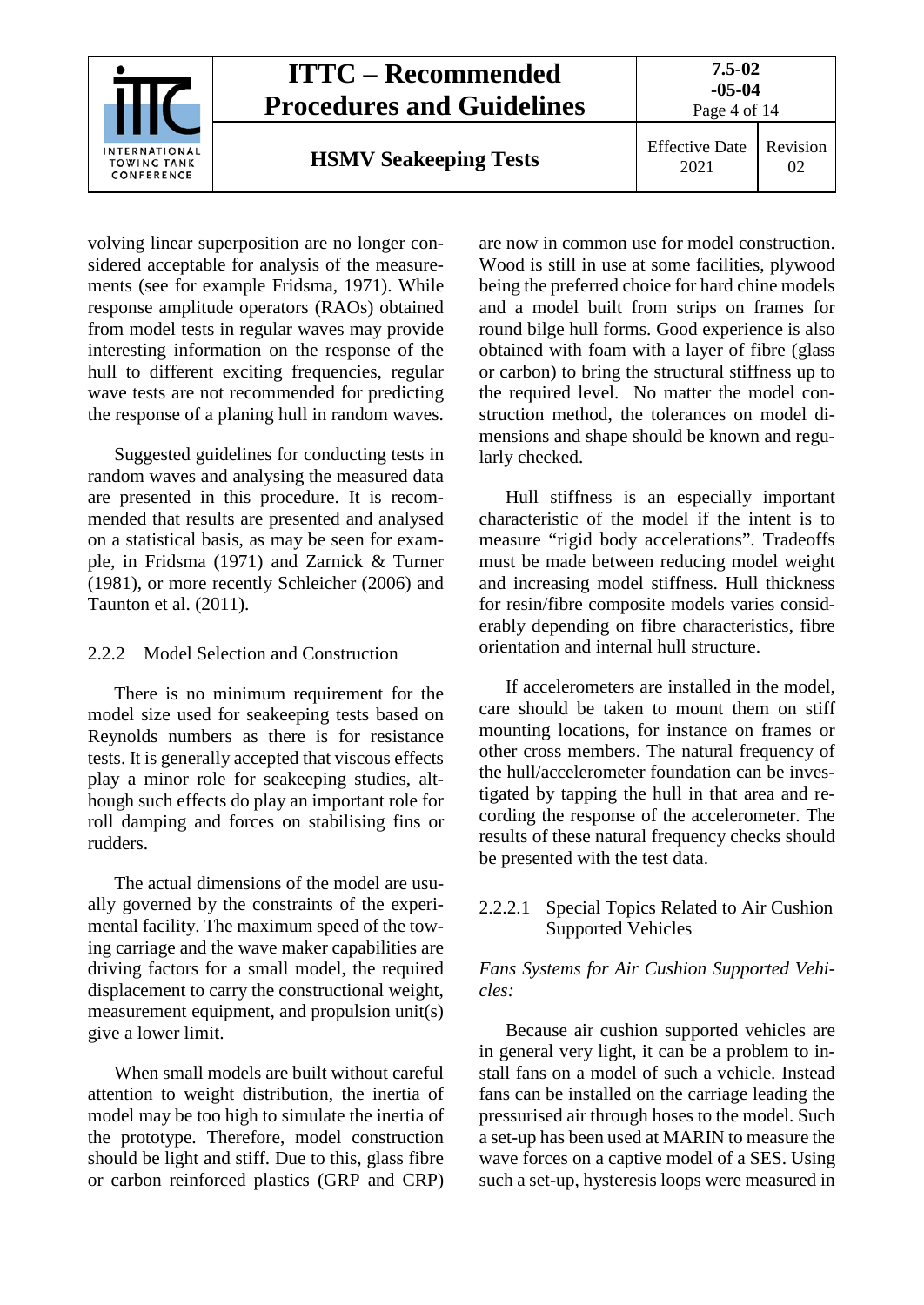

the pressure flow relation just in the hoses in between the fans and the model. These loops showed large differences in the pressure flow relation if compared to static measurements. The effect is illustrated in Figure 1.





This effect can be explained by considering the air in the hose as a mass – spring system (Masset et al., 1995). The illustrated phenomenon has an effect on the pressure oscillations in the cushion and hence on the lift force which is due to the model set-up and not to the dynamics of the scaled prototype. It is recommended to avoid such a set-up whenever possible. Instead it is recommended to install the fans directly on the model and to avoid these dynamic effects.

#### *Dynamic Calibration of Air Cushions:*

It is imperative to use Froude scaling for the over-pressure in the air cushion of an air cushion supported vehicle. Due to the fact that normally the ambient pressure is not scaled, the absolute value of the pressure in the cushion of the model is far too high. This means that the dynamics of the air cushion are incorrectly modelled with a far too high resonance frequency of the air cushion (Moulijn, 1998). Problems associated with

this phenomenon are only apparent for higher scale ratio models.

Results of oscillation tests in the MARIN depressurised towing tank (Kapsenberg, 1994) showed the effect of changing the ambient pressure on the heave added mass and damping coefficients of a model of an SES.

For models of larger sized full scale vessels, which are model tested in a seakeeping basin at normal ambient pressure, it is recommended to use a diaphragm for the dynamic calibration of the air cushion. This diaphragm reduces the pressure gradient as a function of the volume variations,  $\partial p/\partial V$ , to the required value. This technique was independently developed in France by Ifremer and in the Netherlands by MARIN.

The diaphragm is a rubber membrane covering a part of the cushion volume. The membrane is thin so that inertia effects can be ignored. The size and the stretching characteristics of the membrane must be calibrated depending on the full scale dimensions and the model scale ratio adopted. If this technique is applied, good results of tests at different scale ratios were reported (Kapsenberg & Blume, 1995), so it can be expected that also good predictions for the full size vessel can be made.

For vessels with less than about 50 m length it is acceptable to test the model without a diaphragm as long as it is kept in mind that the passenger comfort at high speed and very low sea states will be over-estimated by the model tests.

#### <span id="page-4-0"></span>2.2.3 Ride Control Systems

Ride Control Systems can be very important for high speed vessels to improve the seakeeping characteristics and such systems can therefore be included in the model for tests in waves. If the control system is active, the requirements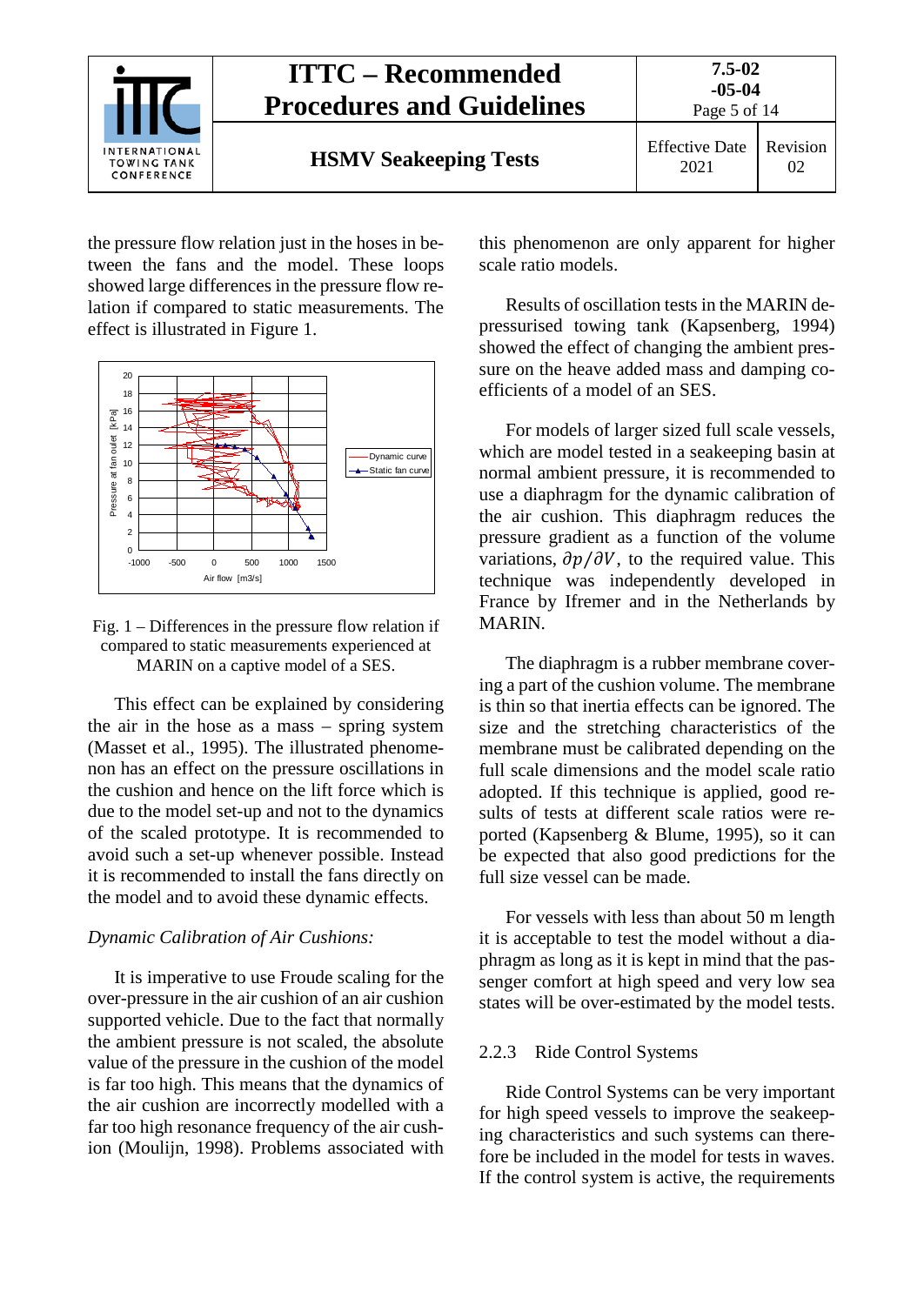

for the actuators are high, especially for the phase lag at higher frequencies.

If the control system consists of fins, turbulence stimulation should be applied. The actual fin angle should always be measured to have a check on the accuracy of the actuator system, and the lift force on the fin gives an idea of the effective angle of incidence which is relevant for cavitation limits imposed on the full size vessel.

#### <span id="page-5-0"></span>2.2.4 Towing the Model

The location of the towing point should be considered in the design of the model.

Tests in head seas can be carried out with a towed model and restraining the model completely in the lateral motions. The model can also be restrained in surge or towed with a spring system. If the latter is the case, care should be taken to avoid a resonance frequency which is close to the wave encounter frequency; a spring should be selected which results in a resonance frequency at least a factor 2 lower than the lowest wave encounter frequency. If a spring system is used, the resonance frequency should be mentioned in the test report. It is realistic to have the tow point on the line of the propeller axis rather than at the centre of gravity.

For catamaran craft, where the model may be towed from a cross-deck structure, there is the choice of allowing the model to pitch about an axis on the cross-deck structure, or at a fitting in each demi-hull of the model. In the latter case, because of the requirement for a cross-deck structure to connect the hulls, the mass of the craft moving in heave will be different to the mass of the craft moving in pitch. With a light cross-deck structure used in the model tests this difference is likely to be small and the lower pitch axis may be preferable if it is closer to the full-scale craft centre of gravity.

For tests in following seas it is considered important to allow large surge motions of the model. This freedom is usually essential to determine correctly if a model is prone to nose diving, broaching or shipping green water over the bow. It will be difficult to model this correctly using a spring system; an alternative might be using a constant tension winch. A good solution is to have a self-propelled model for tests in following seas. This method also models the varying propulsive force due to the wave orbital velocity. Because of the low encounter frequencies, this phenomenon will also contribute to the surge motion. This set-up can still be realised while restraining the model in the lateral direction.

It is recommended to use a fully self-propelled model for seakeeping tests in quartering seas. A set-up with a towed model needs a system to keep the model on course; such a system needs to be rather stiff to compensate for the hydrodynamic mean loads at high speed and will therefore have an unacceptable influence on the ship motions.

### <span id="page-5-1"></span>2.2.4.1 Special Topics Related to Planing Mono-hulls

Planing mono-hulls are most often towed at the intersection of the longitudinal centre of gravity and the propulsor thrust line. The propulsive thrust of the prototype is typically simulated using an inclined towing link or towing wire, or by using a combination of pure horizontal force (supplied by a vertical tow post riding in low-friction bearings) plus a pure vertical force (unloading weight). In hulls where the thrust line is very low, for instance out drive powered boats, it is impossible to tow the model from a low enough point. In these cases, the tow point is installed as low as possible and ballast weights are shifted to compensate for the bowdown moment imposed by the high tow point.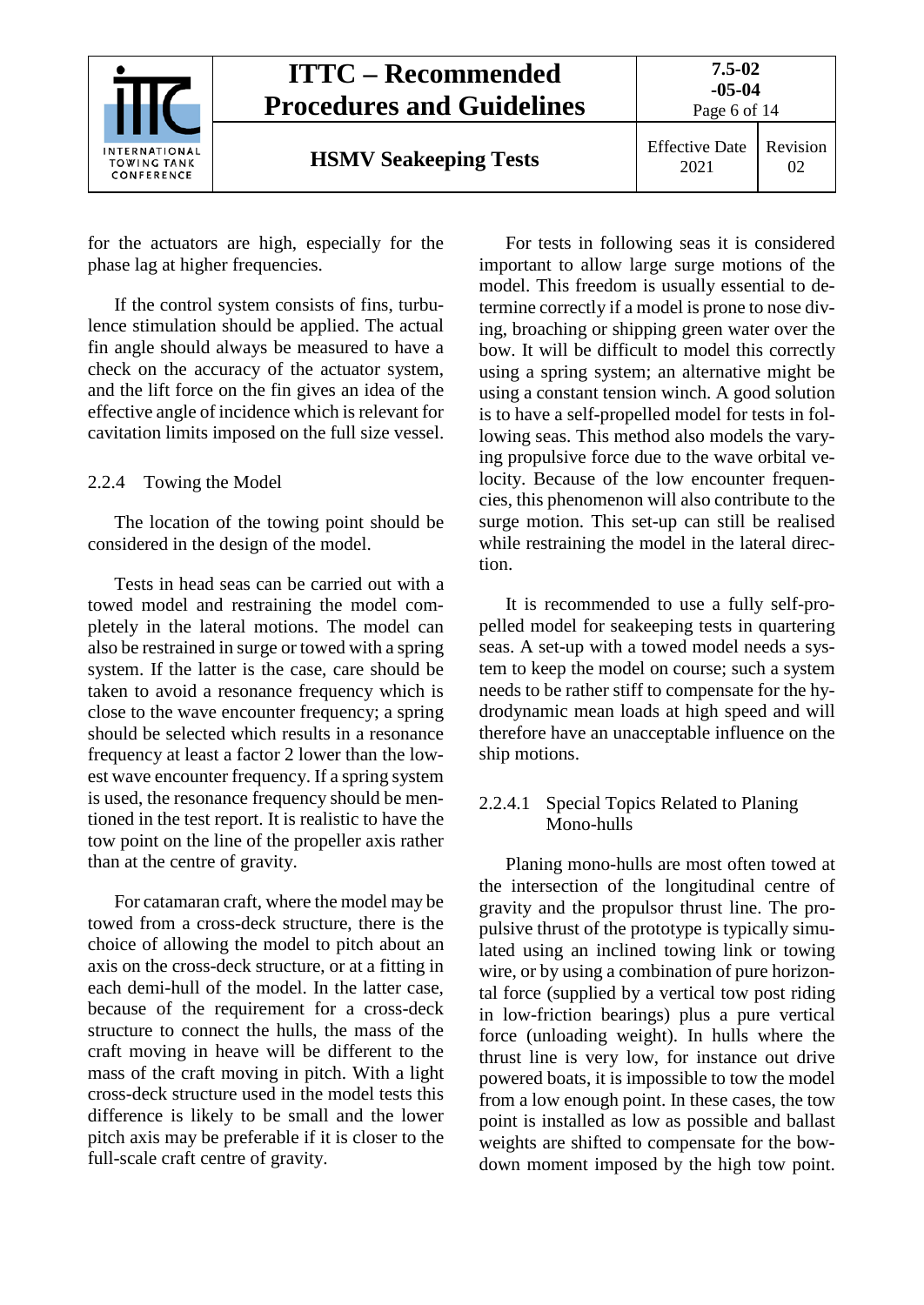

The effects of pitching moments created by appendages and propeller forces should be estimated and accounted for separately. It is standard practice to tow models in waves with a nonvarying towing thrust angle.

Planing boat models usually require sealed decks to keep water out. In many cases, models are built with simplified superstructures to evaluate spray and solid water impacts. Details of the superstructure should be included in the test report to allow corrections between the air drag of the model and of the full scale prototype.

### <span id="page-6-0"></span>2.2.5 Course Control

Using a completely free running model requires a control system to keep the model on course. At full scale as well as in the towing tank, high speed vessels can experience problems in keeping a steady course. This is especially true for waterjet propelled vessels, since they normally do not have a skeg.

The roll motion induced by the rudder or water jet nozzle is a point of concern. This effect can be considerable and is controlled by the control law of the autopilot. Preferably filtering should be used to avoid rudder/nozzle oscillations in the wave encounter frequency.

A check should always be made on the delivered torque by the steering gear in a bollard pull condition at maximum RPM to prevent problems with an insufficient sized actuator. However, this is by no means sufficient to ensure a fully controlled model.

#### <span id="page-6-1"></span>2.2.6 Typical Model Tests

Seakeeping model tests are typically conducted in head or following seas with the model restrained in surge, sway, roll and yaw and free in pitch and heave. Fridsma (1971), in testing planning hulls, showed that in head seas, with

 $Fr > 1$ , constant speed tests produced essentially the same motions and added resistance as tests with the model free to surge, with constant thrust. As noted earlier, it is standard practice to tow models in waves with a non-varying towing thrust angle

Usually, at the lower speeds of displacement and semi-planning boats, tests can be conducted in a towing tank and measurements are usually transferred to a towing carriage that is driven in close proximity to the model and connected by a wiring harness. For most higher speed planing boat models, free running tests may be conducted in the open water of ponds or lakes because of the distance covered at high speed. Measurement signals may be sent to shore via radio telemetry for recording, or stored on board. The accelerations of high speed planing mono-hulls may make on board digital storage difficult, although recent developments in inertial measurement units (IMUs) and solid-state memory devices now make on board digital storage more reliable for both model- and fullscale testing.

Free running models are also used for seakeeping measurements. For instance, free running models of HSMVs with fully submerged hydrofoils might be tested. When doing seakeeping and also manoeuvring tests with a free model, it is considered necessary to test the model complete with foil system and actively controlled flaps (if fitted to the full scale vessel). The scale effect on lift is considered less critical for seakeeping, since take-off condition is usually not tested in seakeeping. The scale effect on lift can be compensated by the flaps or by ballast. When testing a towed model, it is not necessary to correct for scale effect on drag. The scale effect on drag has importance for the forces from the propulsors. If the model is run self-propelled and no correction is made, the propeller forces will be over-estimated. The best solution is to apply a constant tow rope force at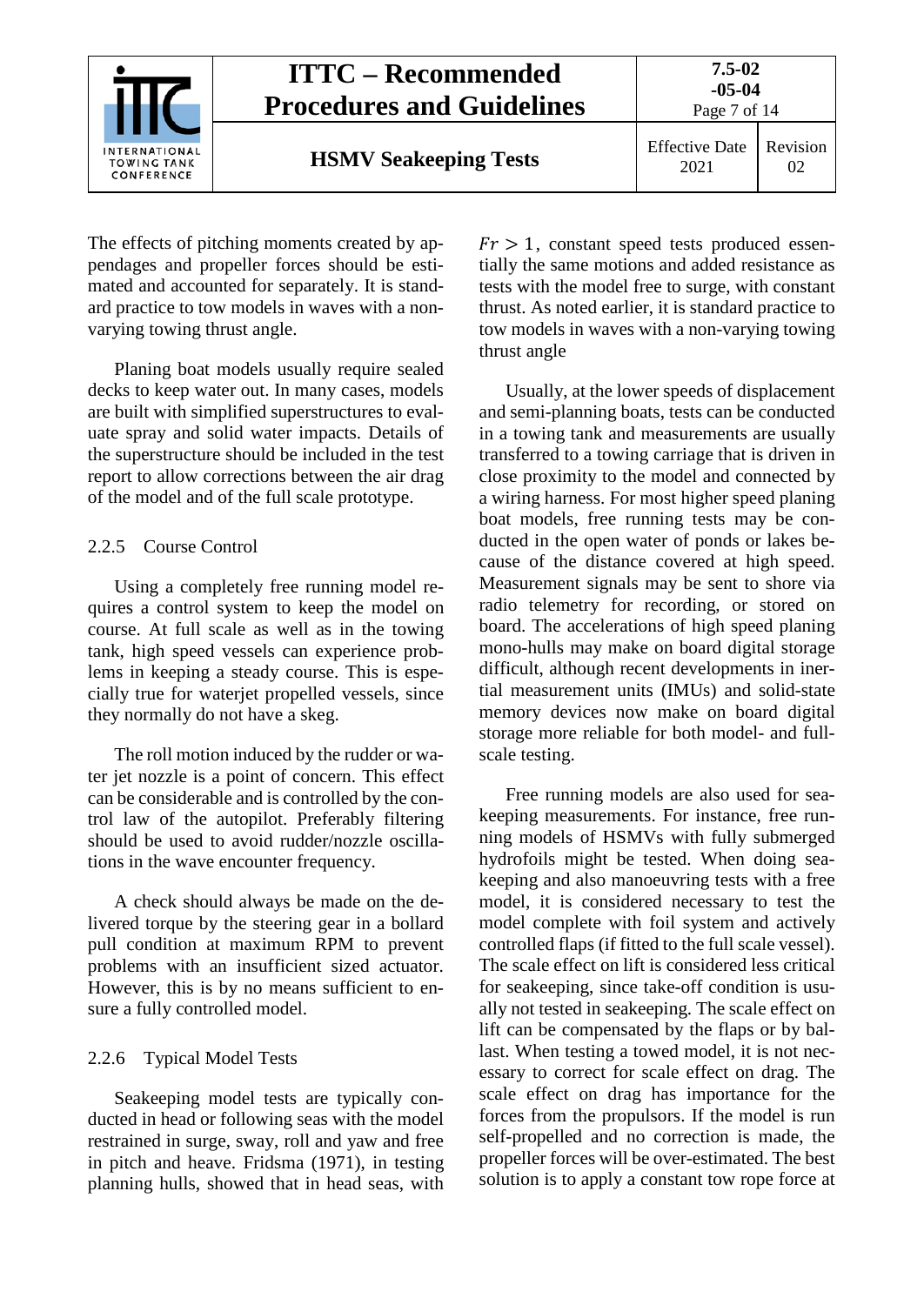

the correct vertical position (note that using a weight will introduce an inertia that is not wanted). If it is impossible to apply a correction force at the correct vertical position, it is often the best solution to accept the over-estimated propulsor thrust.

In a previous survey conducted for the  $22<sup>nd</sup>$ ITTC HSMV committee, it was found that, for irregular wave testing, 38 percent of the facilities use less than 100 wave encounters as a standard minimum for basing statistical representations of test data. 62 percent of the facilities use more than 100 encounters. The survey showed wide variations, with a mean of 78 encounters. Based on a review of the data, a minimum of 100 wave encounters is recommended for testing in head seas. The modal frequency of the encountered wave spectrum should be used to estimate the total run time required. At the high speeds of planning craft, the tank length of many facilities limits the steady speed run time to only a few seconds. Therefore many runs may be required to obtain 100 wave encounters. For obtaining statistics such as mean, standard deviation and probability levels it is standard practice to splice the measurement time records together and analyse the combined set of data.

An alternative method of evaluating the motions of a hull in a seaway is to subject the model to forced oscillations and to conduct free decay tests. The hydrodynamic coefficients obtained from these experiments can be used in empirical or numerical modelling simulations to predict the response of the hull to wave exciting forces. In these tests the model is fixed in six degrees of freedom and up to three moments may be measured. As for all tests in which the model is restrained in heave, the level of the water surface should be monitored when the model is underway to measure any change in water level caused by the aerodynamic pressure of the towing carriage (see Murakami, 1981 and 17<sup>th</sup> ITTC HSMV Report).

- <span id="page-7-0"></span>2.2.7 Quantities Measured During Tests
- Wave height preferably measured at the location of the model, or alternatively at a fixed location in the basin;Ship speed;

Resistance;

- Trim, i.e. the mean component of the pitch motion as function of speed;
- Heave,typically measured at the longitudinal position of the centre of gravity;
- Accelerations: it is standard procedure to measure accelerations in the vertical body axis at several locations. In order to make it possible to compare data from different facilities, three standard locations are proposed:
	- 1. Bow 10 percent of *L*<sub>PP</sub> aft of forward perpendicular;
	- 2. CG position should be changed for each condition tested;
	- 3. Stern 10 percent of *L*<sub>PP</sub> forward of aft perpendicular.
- Pressures: pressures can be measured at virtually any location of interest. This can be on the hull to record slamming impacts, but also on the superstructure to investigate green water impacts;
- Relative bow motions: these measurements are difficult to make on HSMVs, especially on planing hulls because of the large change in attitude of the model at high speeds. Interference with the ship motions due to the supporting structure of wave probes should be avoided, especially at high speeds. Glued strips may be used on the hull, if the local structure is not too complex (for instance due to spray rails).
- Wetted Surface: records are typically kept of the bottom surface wetted by solid water, although this is mostly done for calm water resistance tests. In some cases, the area wetted by spray is also measured and recorded. Either way, this is typically done using visual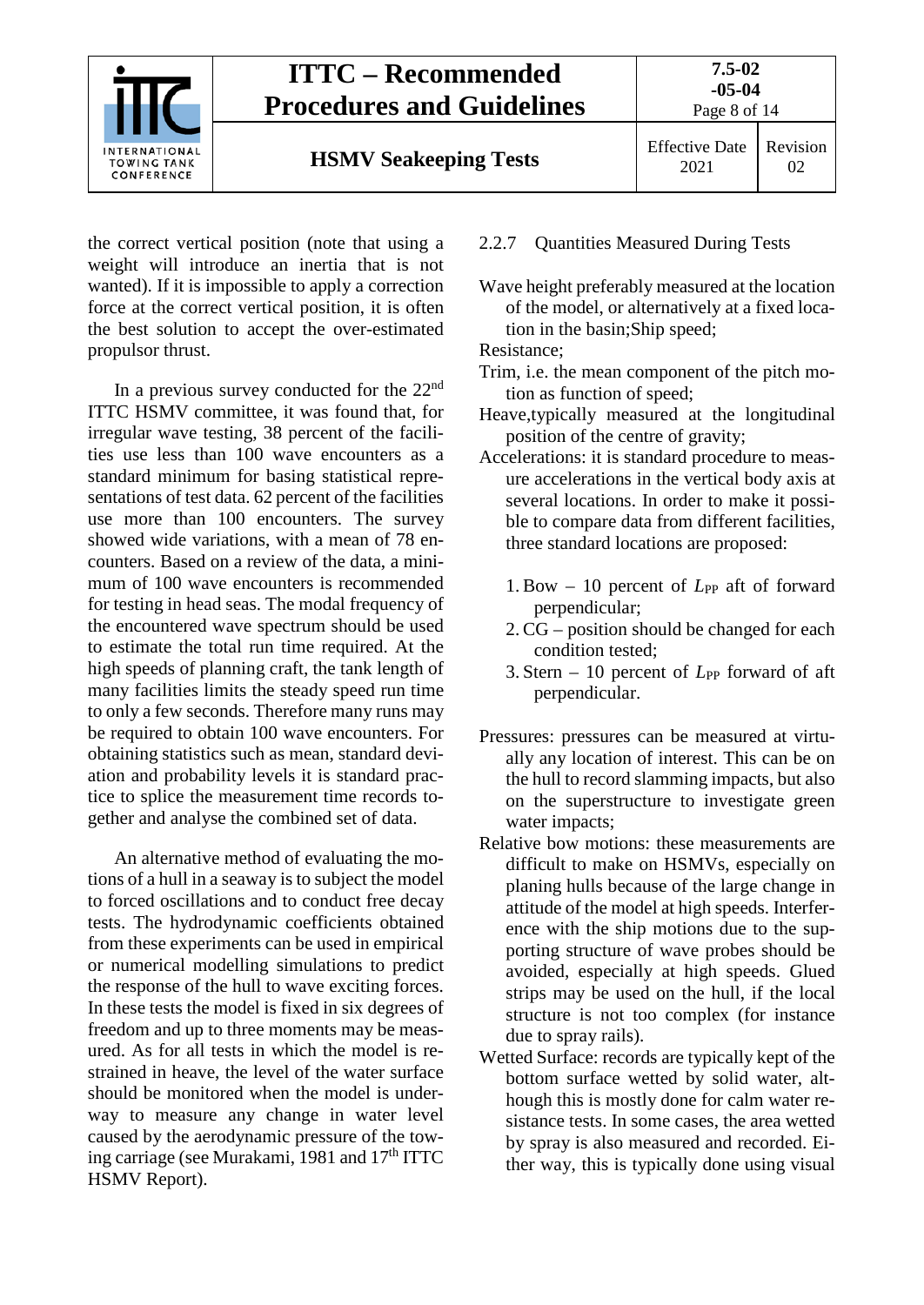

(camera) techniques, either from the outside of the model by a submerged camera, or from the inside model – requiring the usage of a transparent material for the model manufacture, such as uncoated GRP.

- <span id="page-8-0"></span>2.2.8 Instrumentation Used in Wave Tests
- Wave height Measurements of the encountered wave are more desirable than measurements of the stationary wave. However it is considerably more difficult to measure encountered wave elevation at high speeds. Surface piercing wave probes are generally unreliable because of water run-up on the forward side of the probe and ventilation of the back side of the probe. Good success has been reported in measuring encounter wave using electro-mechanical servo probes. Acoustic probes have also been used successfully when the test data have been postprocessed using computer based methods for fairing curves through "dropout" points in the time records, although frequency response problems have been noted by some investigators (Hirayama et al., 1988). It should be borne in mind that with highspeed planing craft, the vessel may 'skip' between wave crests and the waves actually encountered by the vessel may not be the same as those measured by a wave probe (of any kind).
- Speed: speed measurement is typically made using the same equipment used for resistance tests.
- Added resistance/thrust in waves: for added resistance measurements, instrumentation is needed with approximately twice the capacity used in calm water resistance tests. The frequency response of the system should be considered if statistics other than average added resistance are to be evaluated. Preference is given to using self-propelled models in waves rather than towed models. This

means that added resistance measurements are impossible and that the thrust must be measured instead. For propellers the thrust can be measured in the axis on the outside of the aftermost bearing, for waterjets the thrust can be determined from measuring the pressure in the nozzle. It is recommended to measure the torque in the shaft just before the waterjet to detect air ingestion. The torque cannot be used to estimate the required power.

Motions measurements – Measurement of motions is important and should in general be non-intrusive. Instrumentation used in resistance tests is often unsuitable for seakeeping because of the dynamic nature of measurements (fast turnaround and large excursions). For instance, weighted string pulley systems for measuring rise and fall at bow and stern cannot be used because model accelerations often exceed 1g. However, if tests in head or following seas are carried out and the model is restrained in the lateral motions, a reliable measurement is obtained by having a wire-over-potentiometer measurement of the vertical motion at the bow and stern. Such a system cannot be used for free running tests. Reliable 6 DoF optical systems are now available which can be used for this situation. Accelerations: iIdeally, the purpose of the acceleration measurements should be known in advance. If for structural response, different parts of the full scale will respond at different frequencies (e.g. a large heavy panel will not respond to very sharp acceleration peak, whilst a small stiff panel will); if for human response regarding injury, a slow response time as well (Gollwitzer & Peterson, 1996); if for human response regarding motion sickness, use the frequency octave method. For operability purposes the accelerations are more important than the motions. It is recommended to measure these directly instead of deriving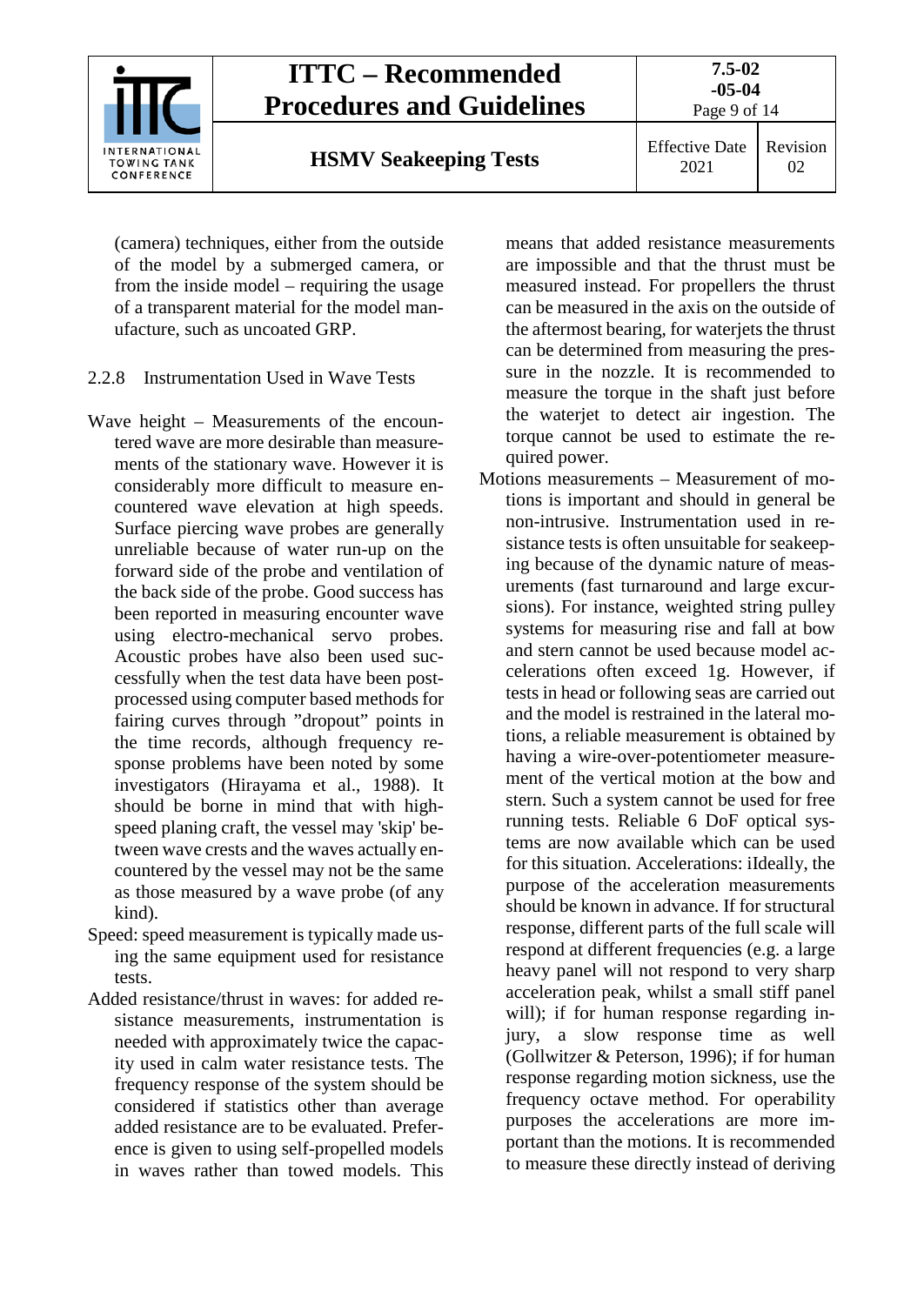

them by double differentiation of the motions. Servo-pendulum accelerometers used for low speed ship model testing are very accurate but are limited to frequencies below 100 Hz; piezoelectric accelerometers are limited to frequencies above 10 Hz; piezoresistive and variable capacitance are good alternatives that perform well over a frequency range of 0 to 1000+ Hz. It is recommended that accelerometer specifications, including: range, natural frequency, damping ratio and linearity be included when reporting acceleration data. Acceleration time histories for planing hulls are typically triangular with short rise time, sharp peak and more gradual decay time. Peak acceleration varies with the frequency response of the transducer, sampling rate, filter rate, etc (Zseleczky & McKee, 1989).

- Pressures: problems with measuring pressures are very similar to acceleration measurement problems because of short rise time. Another problem is that given the same impulse, large-face pressure transducers measure lower peak pressures over a longer time than small-faced transducers because the stagnation point is typically concentrated and fast moving. Published data should not only list the location of transducers, but also the diameter of the sensor face, the range, frequency response and linearity of the transducer. For measuring panel loadings, strain gauges on panels with scaled dimensions and flexural properties are recommended rather than point pressure measurements.
- Relative bow motions: these measurements are difficult to obtain at high speeds and are rarely attempted; no recommended practice is available at present.

#### <span id="page-9-0"></span>2.2.9 Test Wave Environment

If the model testing is focussed on determining the operational limits, and the expected operational limits are not extreme conditions, it is recommended to use the two-parameter ITTC Standard Spectrum as a description of the wave energy distribution over the frequency range. The main reason for this choice is that such a spectrum describes a fully developed sea state which is relevant for normal operational conditions.

For tests in extreme sea states it is recommended to use a JONSWAP type of representation for the wave energy spectrum with a suitably chosen peakedness parameter γ. Because of the relatively short duration of the extreme weather, it cannot be expected that such a sea state will be fully developed. These coastal sea states have low significant wave heights (1-3 m) compared with conventional ship sea states (2- 6+ m) so the wave maker may be operating outside its design envelope. This should be considered before selecting the scale ratio.

The presence of swell is for most high speed vessels a very important factor. The encounter frequency of local wind generated waves is usually sufficiently high so that it does not result in any significant motions; the motions due to the swell can be much higher and therefore more relevant for both operability and safety aspects. It is recommended to use local wave information as much as possible for operability studies.

Keeping the model speed is a point of consideration for free running models. Usually the propeller is driven by an electrical motor and the RPM of this motor is kept constant. The characteristics of the motor of the ship are usually not modelled, but this is not considered to be a significant disadvantage for high speed vessels.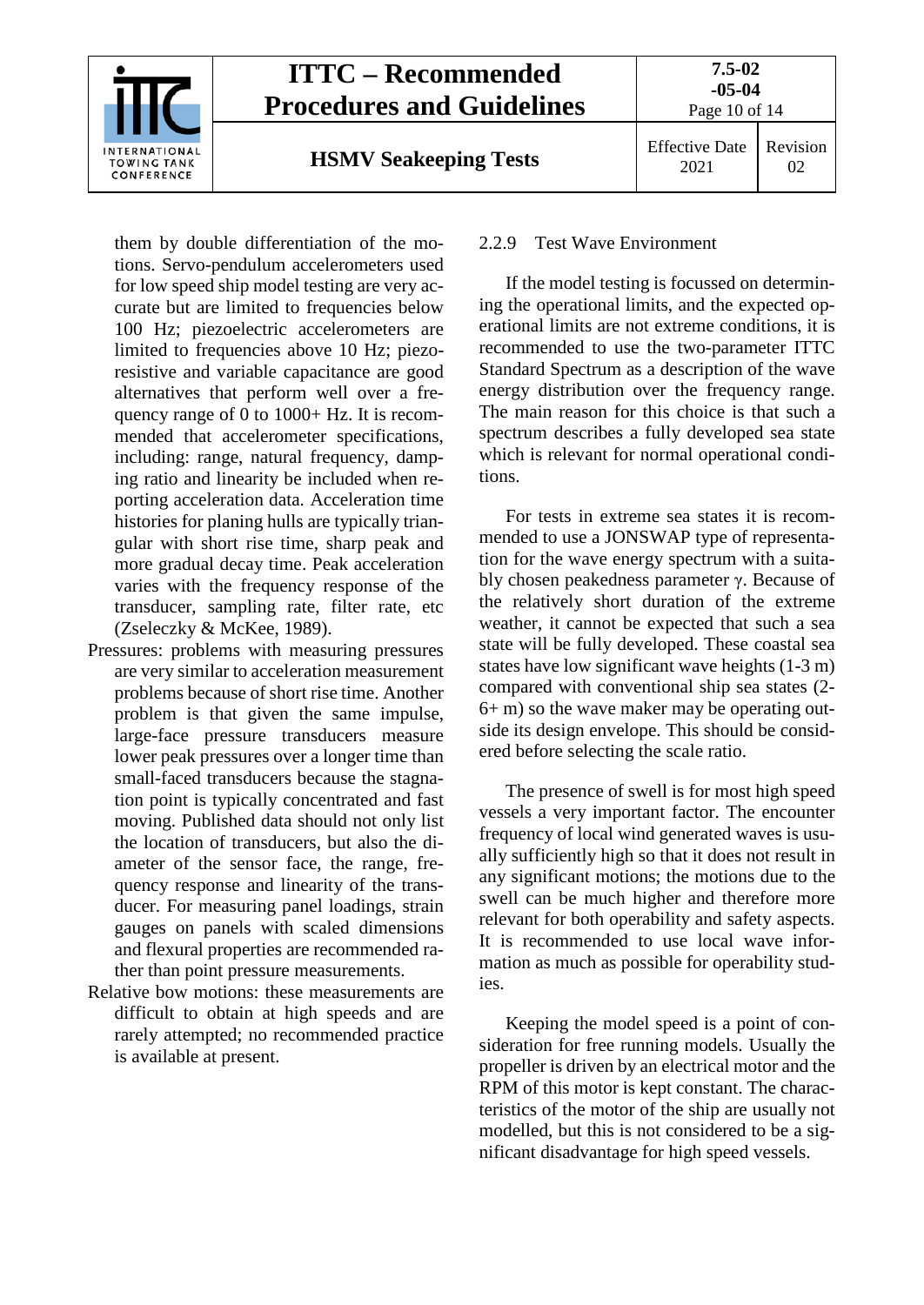

#### <span id="page-10-0"></span>2.2.9.1 Tests in Regular Waves

Do to the non-linear nature of the motion responses of high speed craft tests in regular waves are generally not recommended. This means that the motion RAO derived from experiments is not unique and cannot be used to determine the performance in irregular seas with confidence (Fridsma, 1971).

Nonetheless, tests in regular waves are still often used for research projects. A problem is to keep the model speed constant for the runs in different wave conditions (frequency and amplitude) due to the changing added resistance. If the duration of the run is sufficient, a solution may be found in a feed-back to the RPM control of the electrical motor. The power to weight ratio of high speed models is normally sufficient to have a quick response and to arrive at the required value in a short time.

Motion responses of high speed vessels can be non-linear to a significant degree.

#### <span id="page-10-1"></span>2.2.9.2 Tests in Irregular Seas

Tests in irregular seas are always required to study extreme effects like slamming, shipping of green water, nose diving and broaching for any ship. Due to the non-linear relation between ship motions (and accelerations) and the wave amplitude for some high speed vessels, tests in irregular seas are also required to check the normal operational limits. This makes computer predictions for such conditions quite important since it is not feasible to carry out tests in many sea states. A reasonablly accurate prediction of the operational limits must be made so that critical conditions can be selected with confidence.

#### <span id="page-10-2"></span>2.2.10 Data Sampling Rate

The sample rate of the data collection system should be sufficiently high to measure the quantities of interest. If these are only the ship motions, a sample rate of  $5\times$  the maximum wave encounter frequency is sufficient. If loads are being measured in a cross section of the model, a much higher (minimum  $3\times$ ) sample rate is necessary to measure non-linear effects accurately.

If crew operability, or human response to vibration are important, then the sampling rate used at model-scale needs to be sufficient to perform subsequent analysis for operability of the full-scale vessel, i.e. the full-scale requirement should be scaled to model-scale. Typically the frequency weightings as found in, say, BS6841 (1987) may be used. See, Allen et al (2008) and Taunton et al (2011) for examples.

Slamming measurements require a very high sample rate, the required rate is dependent on the resonance frequency of the slamming sensor. Piezo-electric pressure gauges have for instance very high resonance frequencies requiring very high sample rates; a value of 10 to 20 kHz is not uncommon.

Focus is now more on measuring slamming with a sensor with a resonance frequency related to the construction of the full size ship. If such a sensor is used, the requirements on the sample rate are usually lower, and  $5 \times$  the lowest resonance peak of the sensor should be sufficient.

#### <span id="page-10-3"></span>2.2.11 Data Collection

As discussed in Section 4.3.6, a large number of wave encounters is necessary for tests in irregular seas, which might make it necessary to do the test by combining runs in different realisations of the irregular sea. The number of wave encounters required for the analysis is depend-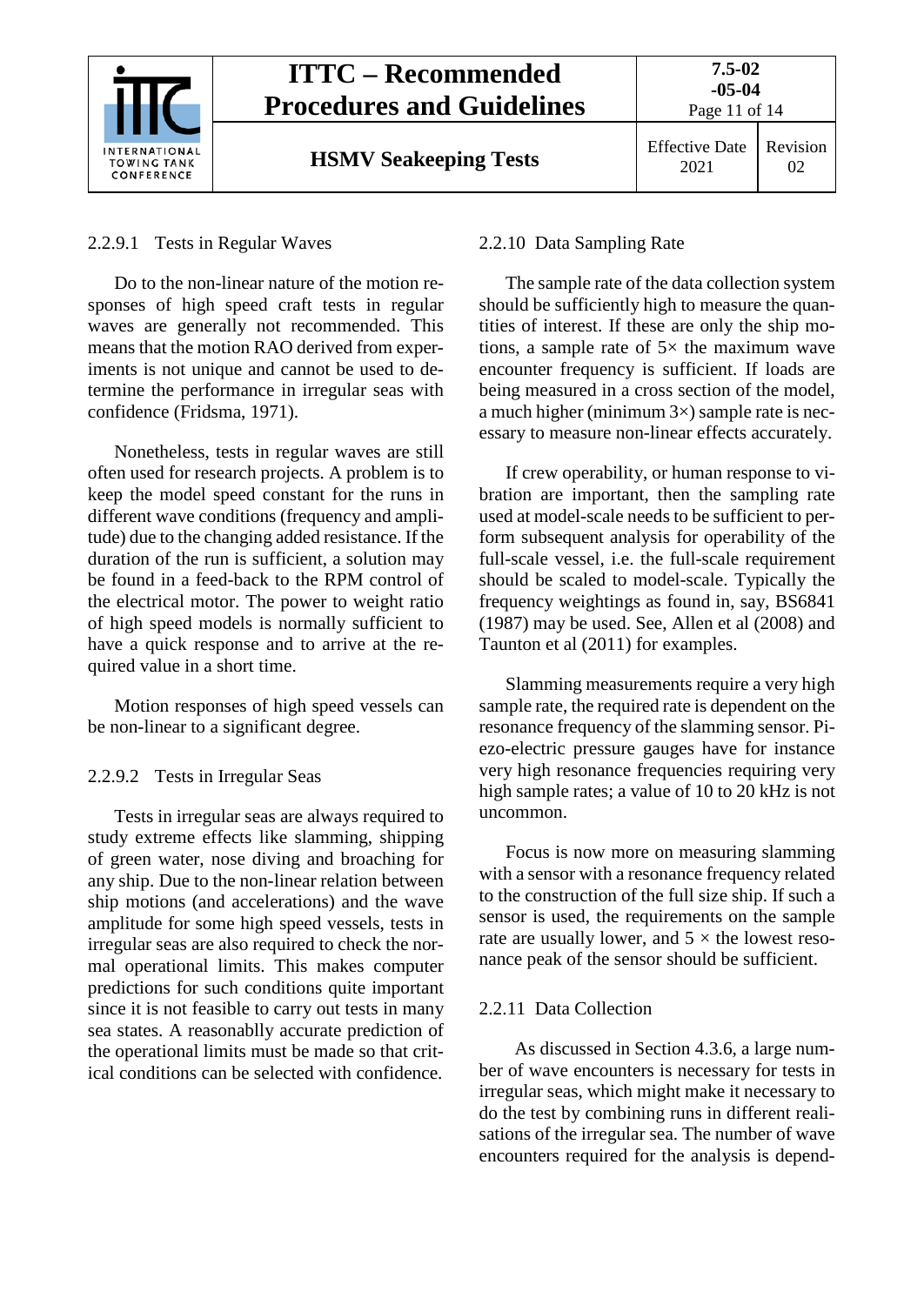

ent on the purpose of the test. If only RMS values of motions and accelerations are required, 75 wave encounters will give a sufficient accuracy. If parameters of extreme phenomena need to be measured like slamming pressures, the required run length should be such that a number of slams are encountered. If the extreme slam pressure needs to be determined a run length sufficient to record 100 slams is required.

In general it is recommended to define the run length based on the number of relevant events rather than just a certain measurement time.

## <span id="page-11-1"></span><span id="page-11-0"></span>**3. PARAMETERS**

### **3.1 Parameters to be Taken into Account**

Towing point and method.

Pitch radius of gyration, particularly with reference to the towing arrangement used for catamaran vessels.

Wave height (fixed or encountered).

Speed.

Resistance.

Trim.

Heave.

**Accelerations** 

Relative bow motions.

Hull global loads.

Pressures.

Wetted surface.

Effect of appendages.

Air flux by fan (SES and ACV).

Flexibility or material characteristics (flexible skirts for SES and ACV).

Reynolds effect for hydrofoil ship including cavitation.

#### <span id="page-11-2"></span>**3.2 Recommendations of ITTC for Parameters**

- Added resistance of appendage drag can represent a significant portion of the total resistance of HSMVs. It is recommended to test the model with and without appendages.
- Measurement of the encountered waves are more desirable than measurements of the stationary waves. Good success has been reported using electromechanical servo probes, acoustic probes, and servo controlled wave gauges.
- Measurement of motions should in general be non-intrusive. The reliable measurement is obtained by having a wire-over-potentiometer measurement. Reliable 6 DoF optical systems are available for free running tests.
- Tests in irregular seas are required to check the normal operational limits.
- The resulting trims during self-propulsion tests in a towing tank at atmospheric pressure are in most cases not representative for fullscale HSMVs.
- For measurement of global load hull forces, the most practical way is to use a segmented model where the segments are connected through force transducers.

# <span id="page-11-4"></span><span id="page-11-3"></span>**4. VALIDATION**

## **4.1 Uncertainty Analysis**

<span id="page-11-5"></span>Not yet treated.

## **4.2 Benchmark Tests**

- 1. ITTC Database of Seakeeping Experiments (21st 1996 pp.43) High Speed Marine Vehicles.
- 2. MARIN Fast Displacement Series in head waves (Kapsenberg, 2012).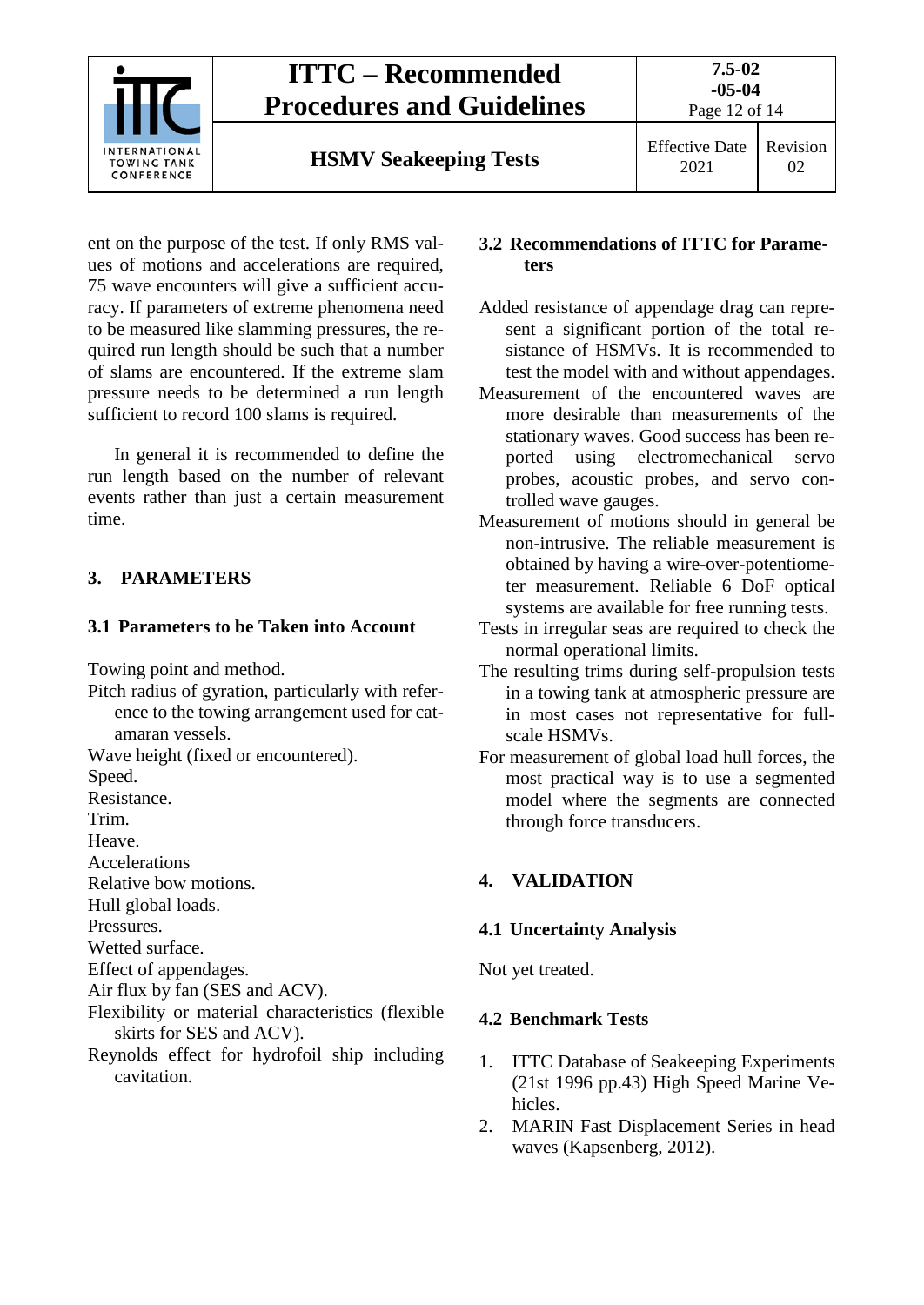

# **ITTC – Recommended Procedures and Guidelines**

Page 13 of 14

**HSMV Seakeeping Tests** Effective Date

## <span id="page-12-0"></span>**5. REFERENCES**

- Allen, D.P., Taunton, D.J. and Allen, R., 2008, "A Study of Shock Impacts and Vibration Dose Values Onboard High Speed Marine Craft", International Journal of Maritime Engineering, 150, pp 20.
- BS6841, 1987, "BS 6841: Measurement and Evaluation of Human Exposure to Wholebody Mechanical Vibration and Repeated Shock", British Standards Institute.
- Fridsma, G., 1971, "A Systematic Study of the Rough-Water Performance of Planing Hulls, Irregular Waves, Part II," Davidson Laboratory, Stevens Institute of Technology, Report 1495.
- Gollwitzer, R., and Peterson, R., 1996, "Drop Tests and Planing Boat Dynamics Modelling for Investigating Repeated Water Entry Shock and Mitigation," Small Craft Marine Engineering Resistance and Propulsion Symposium, University of Michigan, USA.
- Hirayama, T., Motohiro, H., and Ryuichi, I., 1988, "On the Accuracy of Seakeeping Tank Tests and on a Project of Comparative Seakeeping Experiment," Symposium on Ship Hull Forms and Seakeeping Qualities, Society of Naval Architects of Japan, Japan.
- Kapsenberg, G. K., 1994, "Added Mass and Damping Coefficients for a Large SES –Including an Appreciation of Scale Effects," NAV'94 Conference, Rome, Italy.
- Kapsenberg, G.K., and Blume, P., 1995, "Model Tests for a Large Surface Effect Ship at Different Scale Ratio's", FAST'95, Lübeck-Travemünde, Germany.
- Kapsenberg, G.K., 2012, "The MARIN Systematic Series Fast Displacement Hulls", in

Proceedings of the 22<sup>nd</sup> HISWA Symposium on Yacht Design and Yacht Construction, Amsterdam, The Netherlands.

- Masset, J.F., Morel, J.P. and Kapsenberg, G.K., 1995, "Large Surface Effect Ship (SES) Air Cushion Dynamics: An Innovative Methodology for Theoretical Modelling Validation", FAST'95, LübeckTravemünde, Germany.
- Moulijn, J.C., 1998, "Scaling of Air Cushion Dynamics", Delft University of Technology, Ship Hydromechanics Laboratory, Report No. 1151, The Netherlands.
- Murakami, T., 1981, "Measurement of Wave Profile Generated by the Towing Carriage," Vol. II, 16th ITTC, pp. 272, Leningrad, USSR.
- Schleicher, C., 1997, "Investigation of a Hybrid Wave Piercing Planing Hull Form," FAST'97, Sydney, Australia.
- Schleicher, D.M., 2006, "Regarding Statistical Relationships for Vertical Accelerations of Planing Monohulls in Head Seas", in High speed craft - ACV's, WIG's & Hydrofoils. London: RINA.
- Taunton, D.J., Hudson, D.A. and Shenoi, R.A., 2011, "Characteristics of a Series of High Speed Hard Chine Planing Hulls - Part II: Performance in Waves", International Journal of Small Craft Technology, 153, doi:10.3940/rina.ijsct.2011.b1.97.
- Zarnick, E.E. and Turner, C.R., 1981, "Rough Water Performance of High Length to Beam Ratio Planing Boats", David W. Taylor Naval Ship Research and Development Center, Bethesda, Maryland, Report No. DTNSRDC/SPD-0973-01.